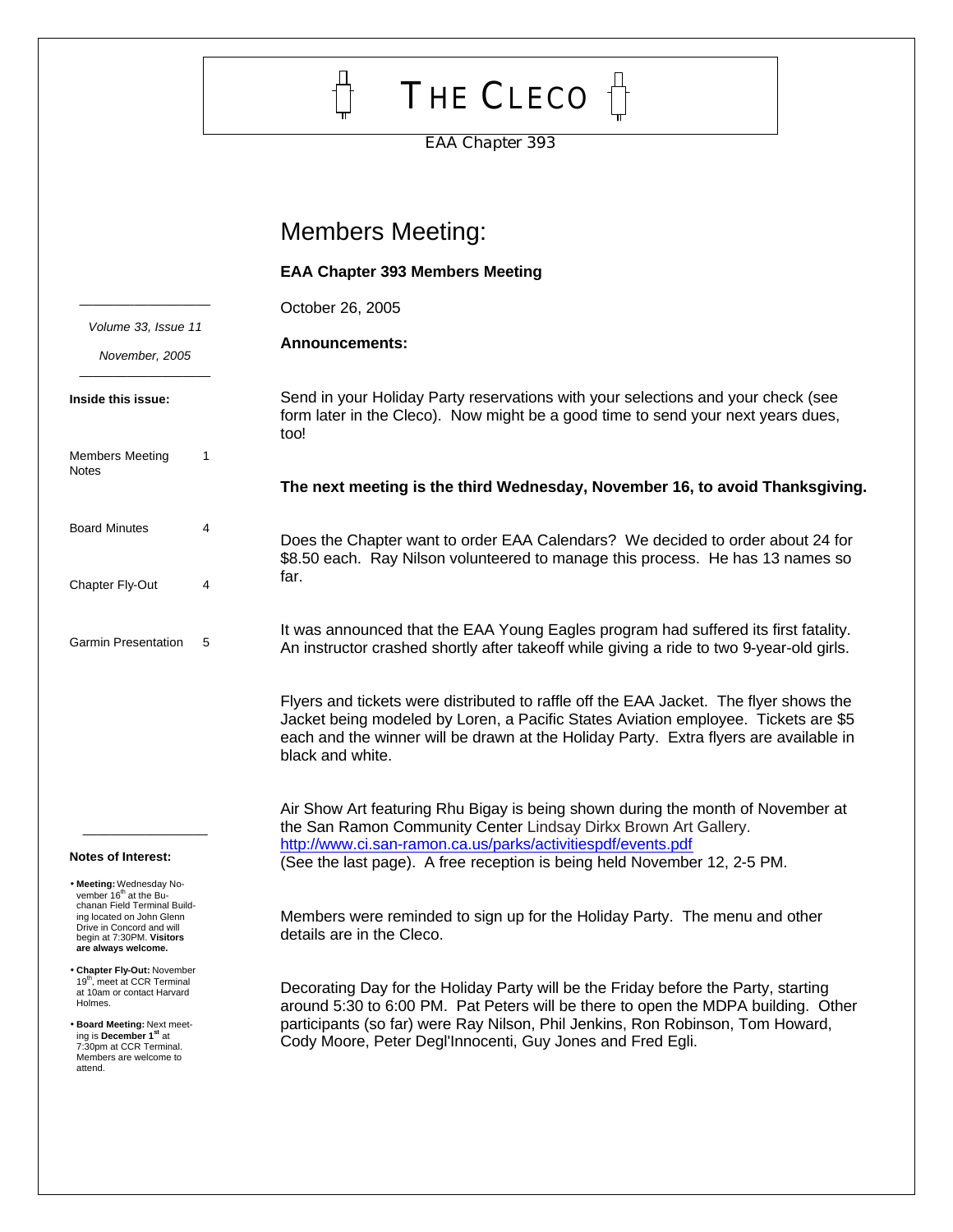### Members Meeting: (continued)

Bob Belshe announced two new members: Chris Brisco and Scot Stambaugh (the editor apologizes in advance for mangling these names).

Our Treasurer, Louis Goodell confirmed that we are solvent, with \$3664.60 total in the savings and checking accounts. He is working to change banks, as we are now paying a \$10 per month service fee, and we would like to get a free account. Suggestions from the floor were to try US Bank, Washington Mutual, or a Credit Union.

Harvard Holmes suggested that the Saturday Fly Out should go to the Lampson Lakeport airport and that the weather looked "promising."

#### **Program:**

Guy Jones presented a selection from a video made at the Society of Experimental Test Pilots meeting on the occasion of the 2003 Centennial of Powered Flight. http://www.setp.org/HTML/NewsRoom/news.html?nid=21 The excerpts covered flight-testing of modern fighters, and included a variety of unusual attitude tests, and the "tuning" of fly-by-wire equipment. These pilots realized that other pilots would fly these planes and needed information about every corner of the flight envelope. The planes also needed to be recoverable from a variety of unusual attitudes for the safety of future pilots. A variety of trials and tribulations of the testing process were discussed.

A most enjoyable evening!

#### **Elections:**

The election of officers was carried out. For President, Ken McKenzie, the only candidate was elected unanimously. For Vice President, the office remains vacant as no candidates were willing to serve [It appears that Scot Stambaugh is willing to help here. -Ed.]. For Secretary/Treasurer, Louis Goodell was re-elected, and for the newsletter editor, Bob Rudolph was elected.

The Board of Directors consists of the officers, plus the immediate past officers, with the past president serving as Chairman of the Board, and other positions as the Board may appoint. Current positions, in addition to the officers and past officers, includes Technical Counselor: Rick Lambert; Young Eagles Chairman: Pat Peters; Webmaster: Harvard Holmes, Membership Chairman: Bob Belshe; Chapter Photographer: Tom Howard, and Fly Out Chairman: Harvard Holmes.

#### **Introductions:**

Peter Degl'Innocenti is working on a ¾ scale P-40. The current work is on the landing gear. The first try at the gear involved changes in the plans such that the changed parts would not fit with the old parts, but that has been corrected.

Duane Allen has several projects: He has finally retired from NASA, but continues to consult there several days a week as his projects continue. He has a Cessna 182 that is now flying, and a Lancair ES, that needs shims on the landing gear arms, and that will soon have the top half of the fuselage put on.

Ken McKenzie has a Glastar, which is getting some progress after a long incubation. He purchased a completed tail and one wing for it from the Napa Chapter of the EAA. That chapter received it as a donation from a member.

Phil Jenkins has a Glasair IIS RG, which is running well.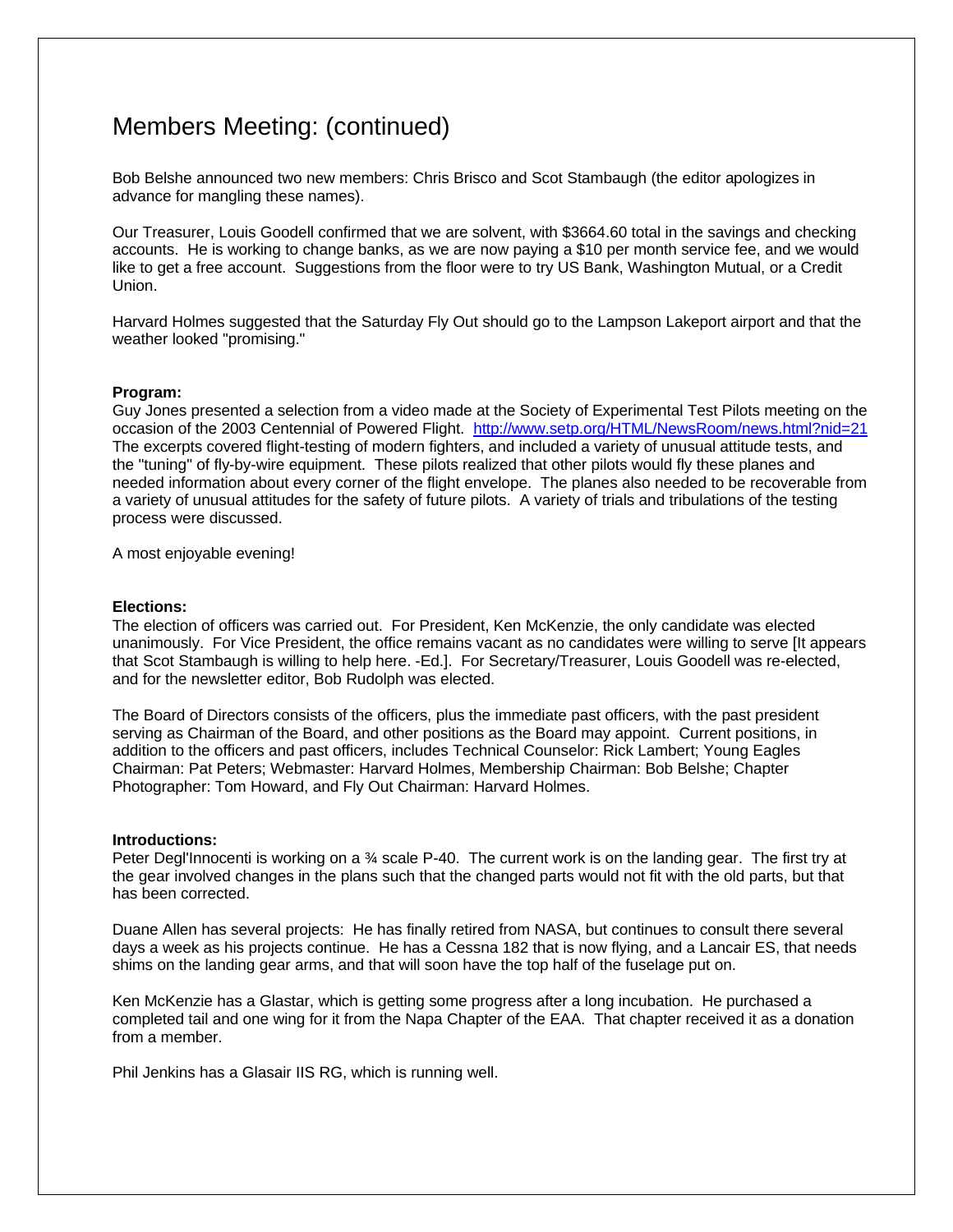### Members Meeting: (continued)

Ray Nilson has an RV9A, and he is working on the canopy and installing the battery box behind the baggage compartment for balance.

Pat Peters has a Cherokee that will begin its annual inspection next week at Sterling Aviation. This will be an owner assisted annual. Pat is letting his son Tracy work on their RV6A kit.

Ron Robinson has a Glasair I RG. He made a recent trip to Fullerton and had the GPS die just 10 miles from the airport. He used a spare GPS for the trip back.

Fred Egli has a Lancair IV with about 520 hours now. He, his wife Vi, and his friend Bob Belshe flew to Alaska last August with a group. They returned from Ketchikan to Concord in 5:30 flying time (with one stop). [Cirrus says this is about 1150 nm, if you stay over land, e.g., via Olympia. - Ed.]

Bob Belshe has a Lancair 235/320 with 600+ hours on it and it is running fine.

Don Baldwin is building a Sonex with Pete Mitchell. They have been working on the canopy for the last couple of months, and expect to take another month at it. They have the engine together (VW derived), but have decided to put fuel injection on it. In Canada, there is a place that has the injectors, electronic control, etc. for about \$1800.

Scot Stambough has a Harmon Rocket with 1.5 years and 100+ hours on it. With its 335 HP Lycoming IO-540, he climbs out at 4000' per minute with a light load. While building it, it took 4  $\frac{1}{2}$  months to get the canopy right. He cruises at 200 kts on 16 gph. He has inverted fuel and oil systems on it. He also has a Cessna 310.

Pete Wiebens has sold his Glasair I to Mike Welch, and it has completed a long rebuild, facilitated by Doug Knight. It flew again last Sunday with a new paint job and other improvements. For Pete's Glasair III, also under renovation, he has made new gear doors, and the right one came out especially well -- he may do the left one again.

Chris Brisco is working on a Bearhawk.

Tony Tiritilli is flying his Cherokee 235 up to his island home at Roche Harbor. His grandson, 8 years old, does most of the actual flying. Tony is investigating a number of GPS tracking programs for PCs that he could run on a PC while flying. He has tried programs from Teletype, Control Vision, and RMS.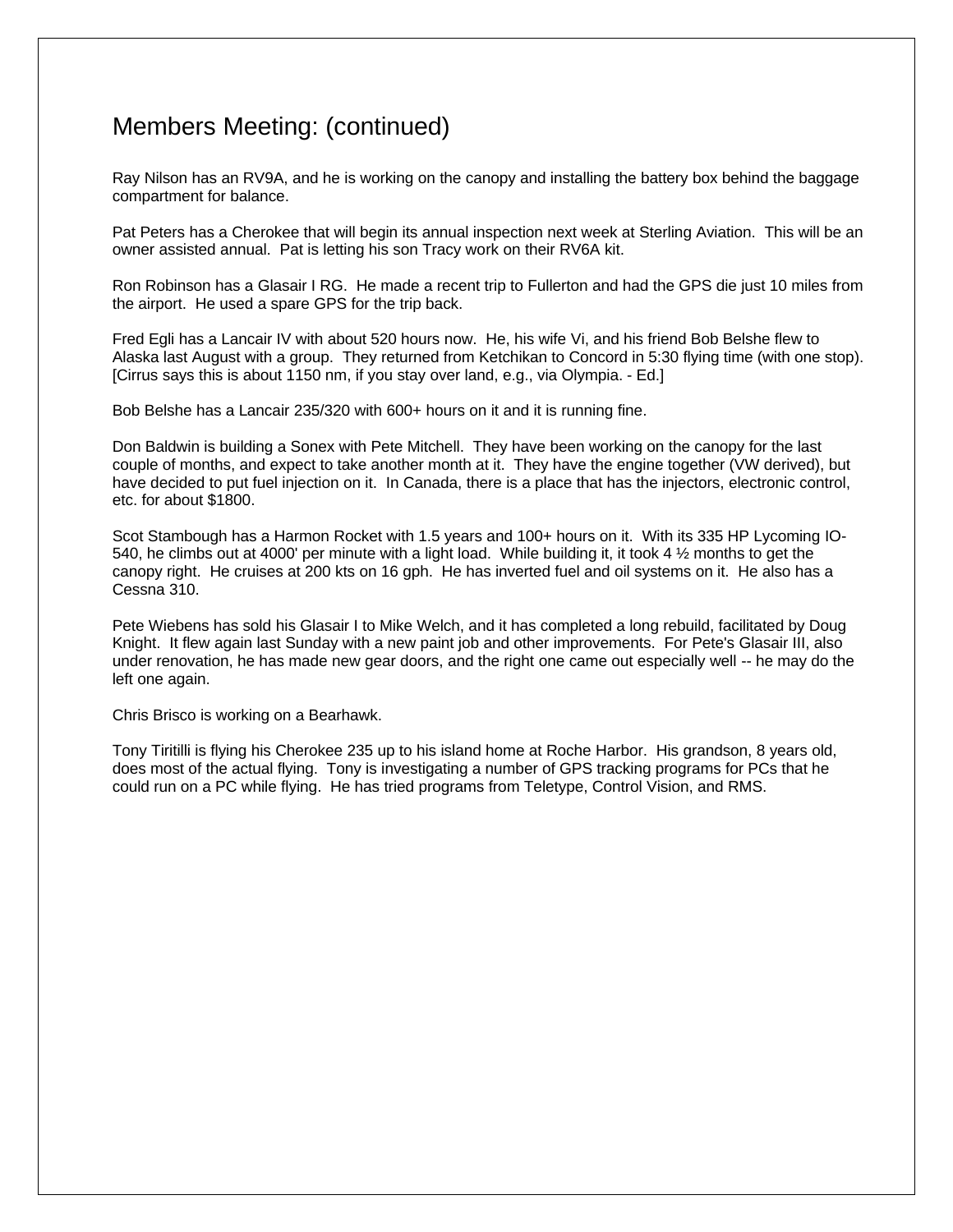### Board Meeting Minutes:

#### **EAA Chapter 393 Board Meeting**

November 3, 2005 Attending: Peter Degl'Innocenti, Guy Jones, Harvard Holmes, Louis Goodell

1. Multiple preparations for the Holiday Party are in progress. Guy Jones, Ken McKenzie, and Duane Allen are working on dessert. Guy Jones has some stuff for the raffle. Jan Degl'Innocenti (Peter's wife) is working on table decorations. Peter Degl'Innocenti and others are donating wine. Louis Goodell is doing nametags. Louis is preparing checks for use of the MDPA facilities. The Chapter is inviting several guests: Greg Hill (Ford Garage), Maureen Bell (Pacific States Aviation, a big Young Eagles contributor), and Rhu Bigay (Artist, contributor of several prints to benefit the Chapter).

2. The Web site needs renewal. [Harvard Holmes took care of this for \$161.10 (for two years) and will get reimbursed.]

### Chapter Fly-Out:

**EAA Chapter 393 Fly Out** Lampson Field, Lakeport, CA (Clear Lake) November 5, 2005

This trip was delayed a week due to ugly weather last week. Four airplanes made this trip: Ken Wiley in his Glastar. Duane Allen with Harvard Holmes in his Cessna 182RG. Bob Belshe with Fred Egli in his Lancair 235/320. Ron Robinson with Tom Howard in his Glasair I RG.

The weather was cloudy, but not too low, and the air was very clear for good views above the clouds. The group feels that the food is better since the restaurant was sold to new management and renovated in the last year. Tom Howard took the good pictures and Harvard Holmes took the bad ones.



• Bob Belshe Landing • Ken Wiley's Glastar *(pictures continued page 6)*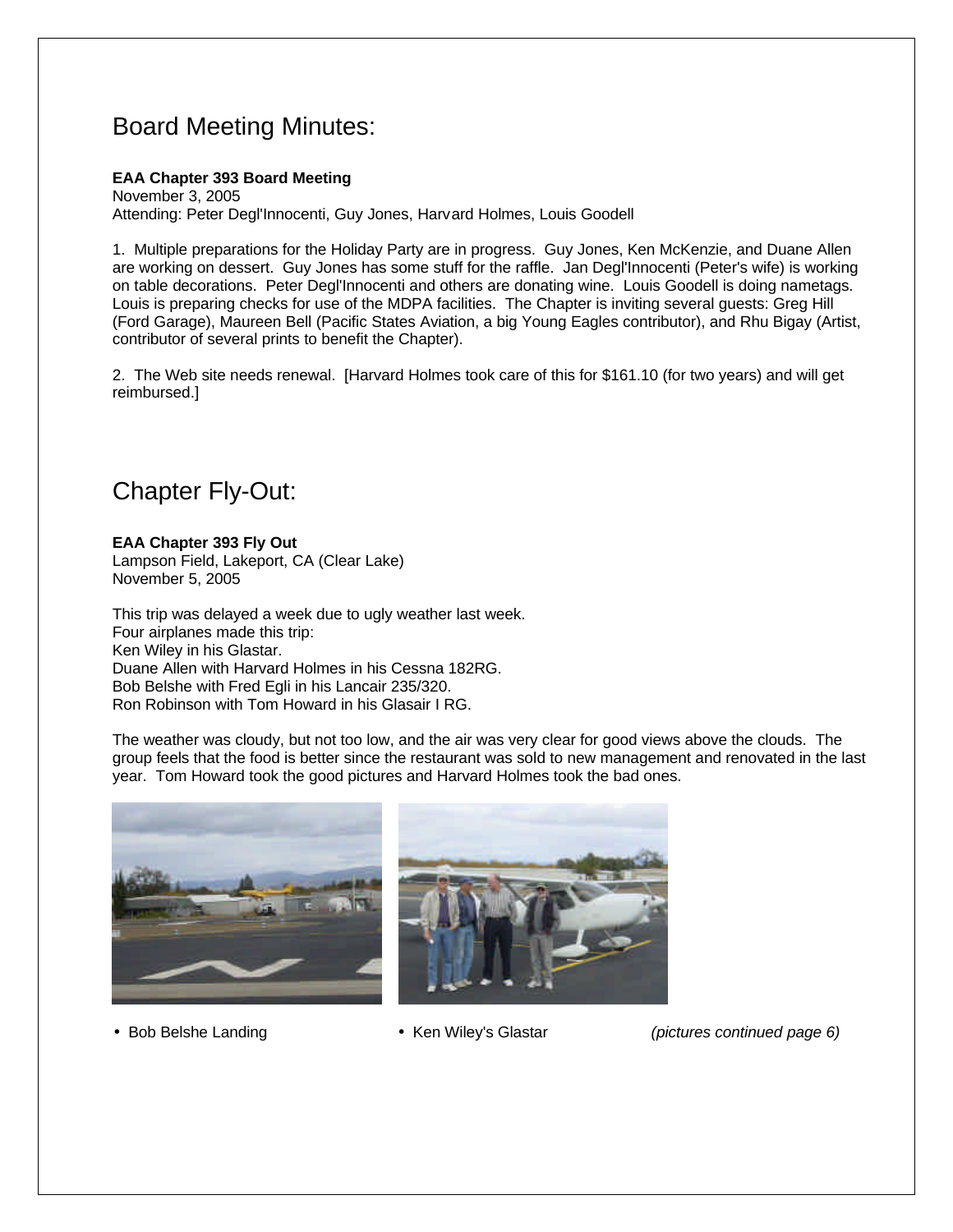# **393 ANNUAL HOLIDAY PARTY**

Saturday, December 10, 2005 Join the festivities at the MDPA Clubhouse, 200 Sally Ride Drive, Concord, CA

## **Hors d'oeuvres (Passed 6-7 PM)**

Hot Crab and Shrimp on Crostini Mozzarella, Tomato & Fresh Basil on Crostini Teriyaki Meatballs

# **Plated Dinner (Served at 7 PM)**

Hearts of Romaine Salad Crumbled Bleu Cheese, Caramelized Nuts, Fuji Apples, Raspberry Vinaigrette Fresh Baked Egg & Herb Rolls, Butter Pats

### **Entrée Choice of:** Sliced **Sierra Steak** with Demiglace & Bleu Cheese Crumbles **Salmon Milanese** or **Vegetarian Cannelloni**

Garlic Mashed Potatoes Sauté of Zucchini, Red Bells, Onions & Carrots Decaf Coffee & Hot Tea Station Wine and sodas

# **World Renowned Dessert**

| All this for \$30 per person!!<br>(or \$35 if you have not paid your dues this year)                                                                                      |  |  |  |  |  |
|---------------------------------------------------------------------------------------------------------------------------------------------------------------------------|--|--|--|--|--|
| Please send us your money and entrée choice by November 30, 2005.                                                                                                         |  |  |  |  |  |
|                                                                                                                                                                           |  |  |  |  |  |
|                                                                                                                                                                           |  |  |  |  |  |
| Members & guests: \$30 each; Members who haven't paid their dues & guests: \$35 each.                                                                                     |  |  |  |  |  |
| Amount enclosed:<br>Make your checks payable to <b>EAA Chapter 393</b> . Send the form and your check to:<br>EAA Chapter 393<br>P.O. Box 272725<br>Concord, CA 94527-2725 |  |  |  |  |  |